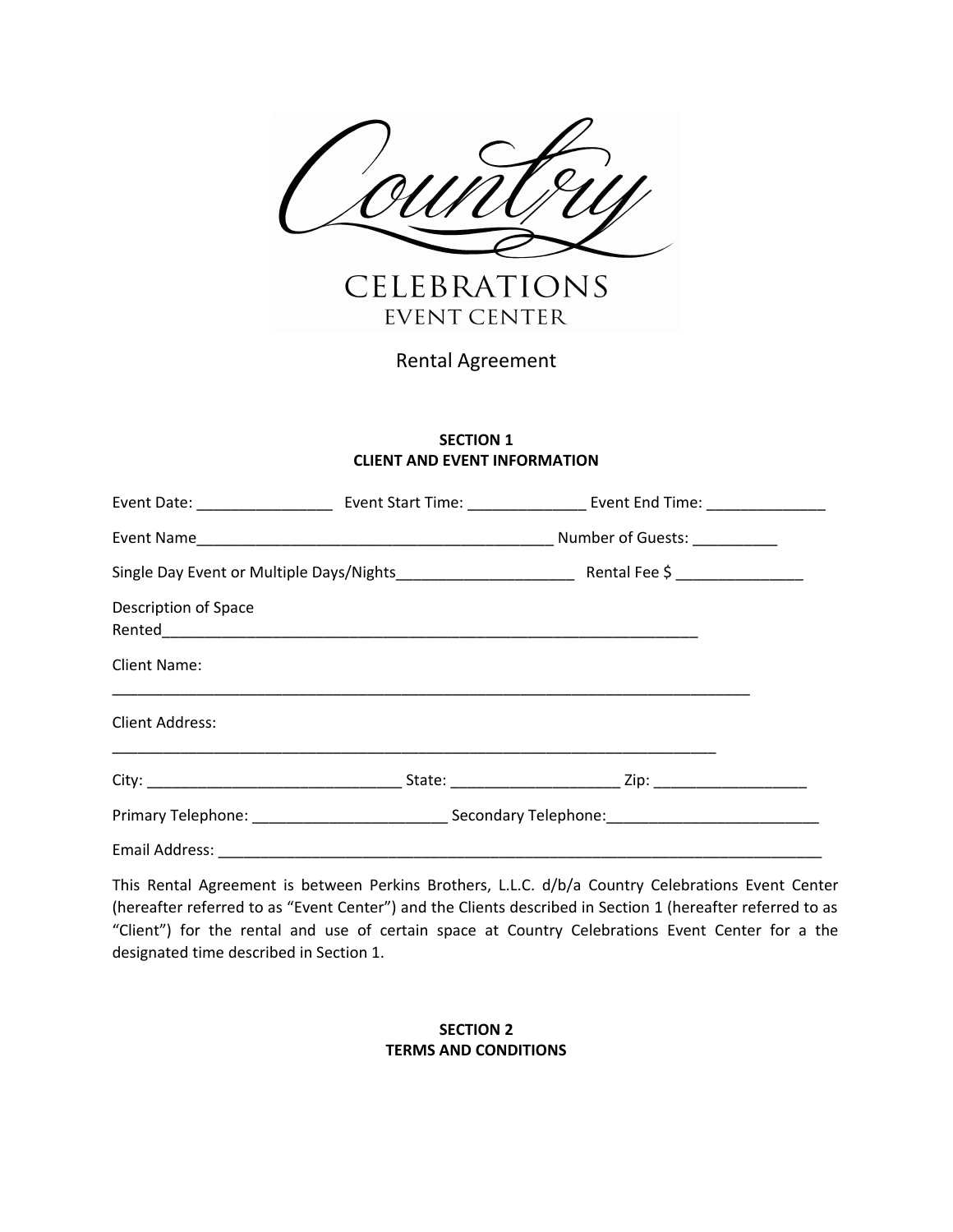### **2.1 RESERVATIONS**

In order for an event to be guaranteed, Event Center must receive a deposit of at least fifty percent (50%) of the rental fee. The total amount of the deposit shall be \$\_\_\_\_\_\_\_\_\_\_\_\_\_\_\_\_. The remaining balance of the rental fee shall be due twelve (12) days prior to the date of the event date in Section 1. This deposit is nonrefundable. By initialing below, I acknowledge, understand, and agree that the deposit is nonrefundable.

Client Initials: \_\_\_\_\_\_\_\_\_\_\_\_\_\_

### **2.2 CANCELLATION**

All payments made up to 30 days before the date of the event described in Section 1 shall be refunded except the deposit described in section 2.1 shall not be refunded. Notice of cancellation shall be completed no less than 30 days prior to the event.

### **2.3 HOURS OF OPERATION**

Events may not last beyond 12:00 am without prior written approval from Event Center staff. There shall be a deadline of 12:30 am for any cleanup time. Client shall be charged an additional \$150.00 per hour for each additional hour the event or clean-up time goes beyond 12:30 am or the designated deadline previously approved in writing by Event Center staff. Client is responsible for making sure guests leave the building at a reasonable time in order for staff to finish cleanup before said deadline. Client must have all decorations and any equipment they may have supplied cleared from the facility by 12:30 am or the designated deadline previously approved in writing by Event Center staff.

### **2.4 LOSS, THEFT, OR INJURY**

Event Center is not responsible for any damage, loss, or theft of any equipment or other items of any kind, used by clients before, during, or after the event described in section 1 or any items left by the Clients whether or not related to the event.

Event Center is not responsible for injury or death of Client, guests of client, agents of client, contractors of client, or any other person or entity associated to Client in any way whatsoever whether or not caused by the negligence or gross negligence of Event Center or its agents, employees, affiliates, or any other person or entity associated with Event Center in any way whatsoever, whether injured before, during, or after the event.

Event Center may not carry insurance for injury, damage, or other harm caused or sustained during the event described in Section 1.

Client shall indemnify, hold harmless, and defend Event Center for any claim made against Event Center for any damage, loss, or theft of any equipment or other items of whatever kind, used by clients during the event described in section 1 or any items left by the Clients whether or not related to the event.

Client Shall indemnify, hold harmless, and defend Event Center for any claim made against Event Center for injury or death of Client, guests of client, agents of client, contractors of client, or any other person or entity related to Client in any way whatsoever whether or not caused by the negligence or gross negligence of Event Center or its agents, employees, affiliates, or any other person or entity related to Event Center in any way whatsoever.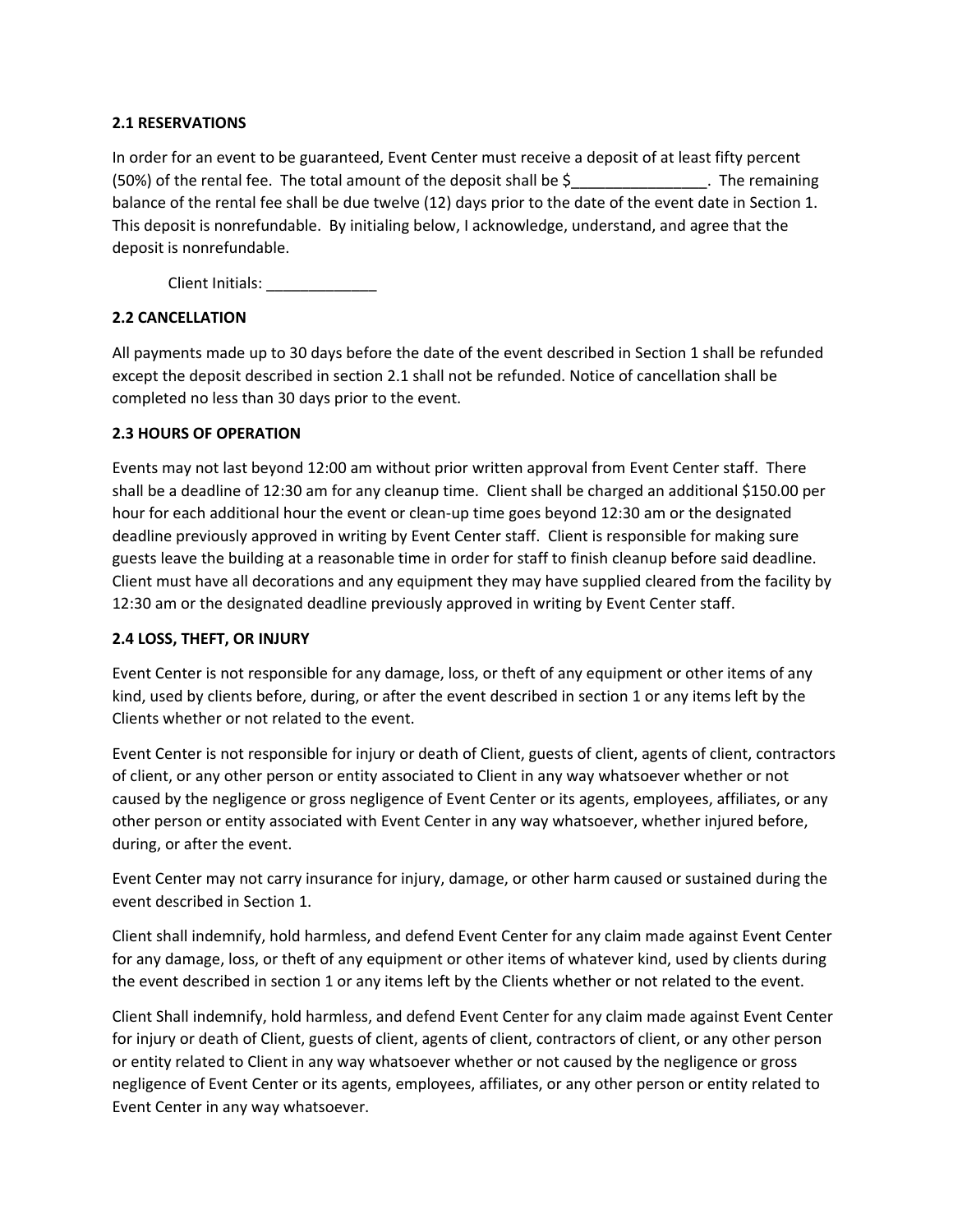### **2.5 SERVICES PROVIDED**

Staff: Country Celebrations Event Center staff will be on duty during the entire event. A staff member will open the facility and provide information and directions as needed. The staff member will not be available to decorate and will not be involved in the event unless prior approval and agreement has been made in writing.

Tables, and Chairs : Such items are provided and will be set up and taken down by Country Celebrations Staff. Client must provide a layout if Client would like tables and chairs set up differently than their typical arrangement. Tables and chairs shall not be taken outside of the facility by Client, guests of client, agents of client, contractors of client, or any other person or entity related to Client in any way whatsoever. Table setting is provided by Country Celebrations Event Center. Client shall advise Event Center staff at least 2 weeks in advance if Client shall need tablecloths or napkins.

Deep Cleaning: Event Center will perform deep cleaning, such as mopping and vacuuming. Client must remove anything brought to facility by Client, Guests, or hired vendors.

Audio, Microphone, or Projector use may have extra cost for your needs \$

\_\_\_\_\_\_\_\_\_\_\_\_\_\_\_\_\_\_\_\_\_\_\_\_\_\_\_\_\_\_\_\_\_\_\_\_\_\_\_\_\_\_\_\_\_\_\_\_\_\_\_\_\_\_\_\_\_\_\_\_\_\_\_\_\_\_\_\_\_\_\_\_\_\_\_\_\_\_\_\_\_\_

Special needs for event that might have an extra charge

#### **2.6 DECORATIONS**

Decorations may not be fastened to the walls with thumb tacks, nails, staples, or tape of any kind. Candles must be completely enclosed in a glass or nonflammable holder. The use of glitter, metallic confetti, straw, rice, birdseed, or hay is prohibited in the rental space described in Section 1 and the whole facility generally and on the grounds thereof. NO sky lanterns, sparklers, rice, birdseed, or other similar items shall be thrown or lit around the facility or on the grounds thereof. All large decorations must be approved by Event Center staff. All large size decorations must come inside through the overhead door. Immediately following the completion of the event, all decorations, trash or other debris must be thrown away in the designated receptacles provided. Anything left behind will be thrown away. If Client has any questions or doubts about whether decorations may be deemed acceptable, Client must consult with Event Center staff. Failure to Consult with Event Center Staff about questionable decorations may result in charges for damage and/or excessive wear and tear. The cost to clean and/or repair will be charged your credit card on file. By initialing the line below, Client approves said charges to be applied to the supplied credit card on file.

Client Initials:

### **2.7 FOOD AND CATERING STANDARDS**

Monday thru Friday revenue minimum\$500.00 Saturday a revenue minimum of \$1,000.00 is required for this function. If less than \$1,000.00 is acquired, the difference will be charged at the conclusion of the Event to "Client" described in Section 1. Catering vendors on Event Center's list have agreed to terms and conditions. Our recommended caterers have experience working at Event Center and are familiar with our regulations, policies, and procedures.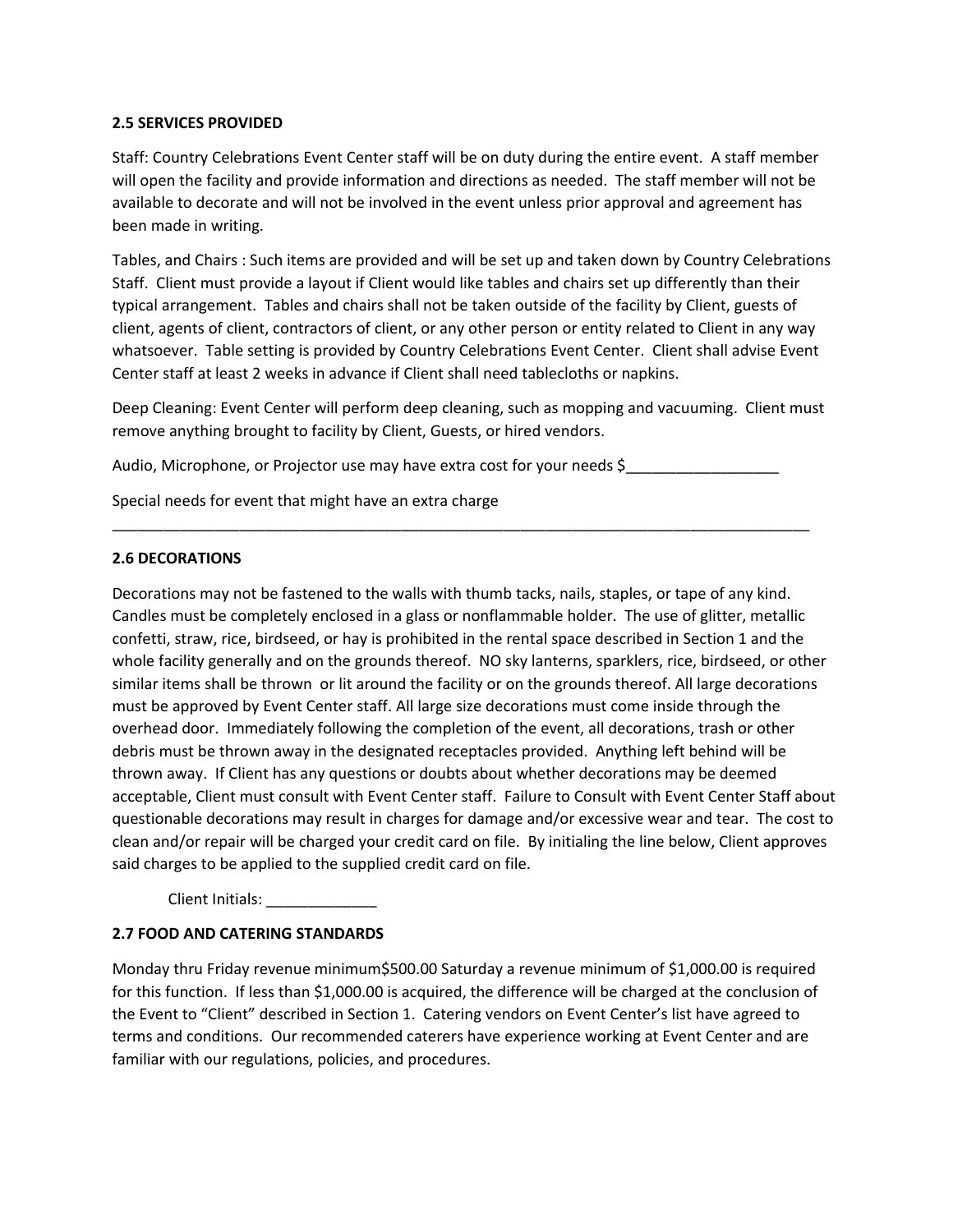All caterers working the Event Center are required to have a valid Certificate of Insurance and a Credit Card on file with Event Center staff.

Caterers:

Aggies Sneaky's Chicken M's on 4<sup>th</sup> Sodexo

Client will not require food services

Client will require food services

Caterer for the Event\_\_\_\_\_\_\_\_\_\_\_\_\_\_\_\_\_\_\_\_\_\_\_\_\_\_\_\_\_\_\_\_\_\_\_\_\_\_\_\_\_\_\_\_\_\_\_\_

Client Initials: \_\_\_\_\_\_\_\_\_\_\_\_\_

### **2.8 PARKING REQUIREMENTS**

Parking is limited to the Event Center lot only.

Parking is not allowed off asphalt, or in the circle drive in front of the main building, or the entrance to the Event Center. Alcoholic beverages in the parking lot are prohibited.

### **2.9 SECURITY**

Event Center may require a security guard or security staff for some events. The requirement of a security guard or security staff shall be at the sole discretion of the Event Center staff and management. Some factors that may go into the decision to require a security guard or security staff may include, but are not limited to: the size of the event; the type of dance expected; the type of program; and, the type and nature of the Event. This paragraph shall not be construed to create a duty for Event Center or its staff. The decision not to require a security guard shall not constitute a breach of any duty for negligence purposes. Event Center staff will arrange for any fee for the use of a security guard or security staff to be paid directly by Client.

The Security requirements will be one security guard for every \_\_\_\_\_\_\_\_ people in attendance. The regular price for security will be \$\_\_\_\_\_\_\_\_\_. This price will be for the security until 12:00 am. Any hour after will be charged at \$100.00 over the regular price stated in this paragraph.

When applicable Event Center may require adult chaperons for youth activities. A list of chaperons must be submitted to Event Center at least ten (10) days prior to the Event. The list shall include the chaperons full name, address, and telephone number. If the event is a dance for youth there must be at least two (2) liaison offices for the whole event. If not, a fee for security may be applied.

Client will not require security services

Client will need security staff / a security guard (circle one)

Client Initials:

**2.10 ALCOHOL POLICY**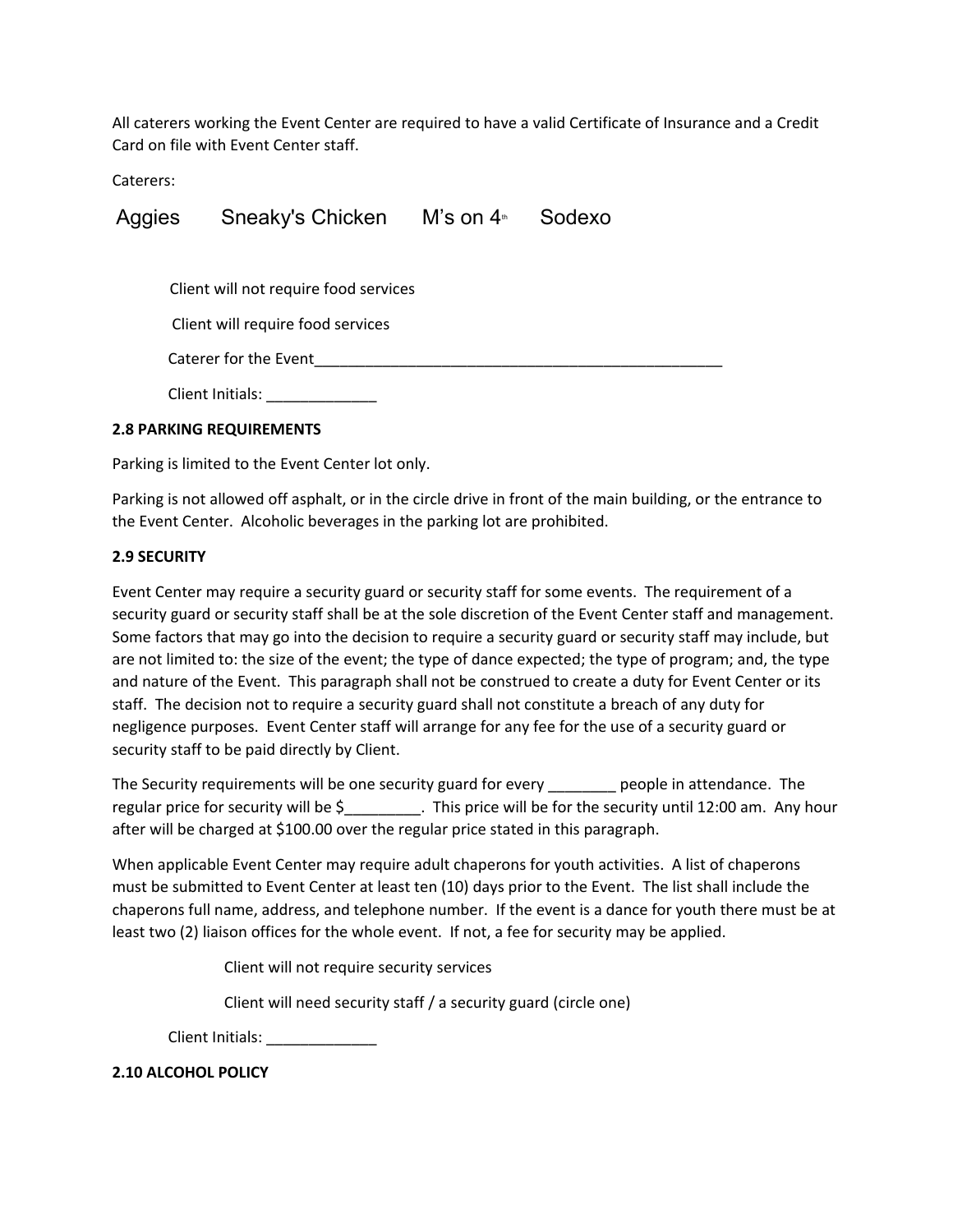A revenue minimum of \$300.00 per bartender for alcoholic bar service must be met. If less than \$300.00 per bartender is acquired, a \$150.00 bartender fee per bartender will be incurred.

Event Center shall abide by all laws of the State of Iowa concerning the use and serving of alcohol. Each Client wishing to have alcohol at their event must abide by the following regulations regarding alcohol use in Event Center facilities.

- 1. Event Center does not allow any outside alcohol to be brought into the facilities or on the grounds.
- 2. Event Center does not allow any drinks to be taken outside of the front building or into the parking lot.
- 3. Any Client or guest that brings in drinks or who is caught drinking in the parking lot will be asked to leave and Client may be charged a \$500.00 fee for each guest caught doing so.

### **2.10.1 RESPONSIBLE BEVERAGE SERVICE POLICIES AND PROCEDURES**

Proof of age will be required for anyone appearing to be 45 years or younger. Identification as evidence of age must be issued by a government agency.

- 1. It is illegal to serve or sell alcoholic beverages to an obviously intoxicated person.
- 2. It is illegal to be intoxicated in public.
- 3. It is illegal to drive under the influence of alcohol or with a blood level of .08% or higher.
- 4. Event Center staff has the right to refuse alcohol sales to anyone who appears to be intoxicated or under the age of 45 without proper identification.
- 5. Event Center staff or bar staff is authorized to cease sales and/or service of alcohol if alcohol consumption becomes a dangerous situation and/or is the cause of damage to the property or injury to persons. Any determination of dangerous situation or cause of damage to the property shall be at the sole discretion of Event Center staff.

Alcohol will not be served at the Event

Alcohol will be served at the Event

BY INITIALING BELOW, CLIENT ACKNOWLEDGES THAT CLIENT UNDERSTANDS AND AGREES TO THE POLICIES AND PROCEDURES REGARDING ALCOHOLIC BEVERAGES.

Client Initials:

### **2.11 ENTERTAINMENT**

Entertainment vendors, such as DJ's, have to agree to terms and conditions.

All entertainment providers working at Event Center are required to have a valid Certificate of Insurance and a Credit Card on file with Event Center staff.

All entertainment must use side doors to bring in and exit with there equipment.

Given the nature of the Event Center and its location, it may become necessary to institute a noise policy. If a noise policy becomes necessary, at the discretion of Event Center Staff, notice of the noise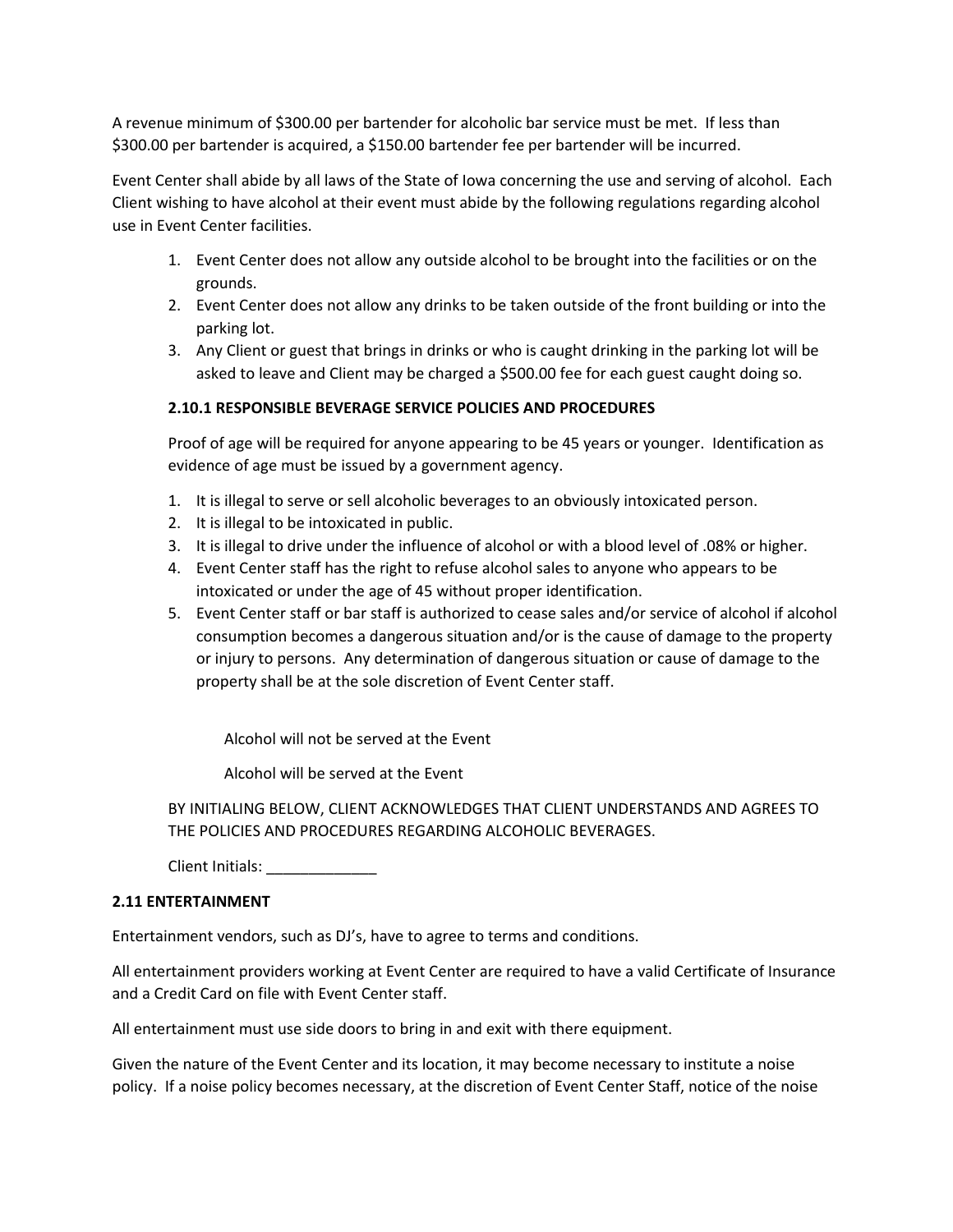policy will be given in writing before or during the event and the policy shall become part of this agreement.

Client will not require entertainment services

Client will require entertainment services

Entertainment Provider for the Event

Client Initials:

### **2.12 MISCELLANEOUS POLICIES**

A. No animals, except service animals, may be brought onto the premises.

B. Client and Client's guests are restricted to the rented area defined in Section 1.

C. Event Center will not be responsible for any items left behind, before, during or after the Event.

D. Event Center staff may enter any part of the facility, including the rental space defined in Section 1, at any time, including during the Event.

E. Event Center reserves the right to take photographs of any Event for its own records and future use.

F. Client must ensure that the number of guests does not exceed the number of guests defined in Section 1. Regardless of the number of guests stated in Section 1, the number of guests shall never exceed 500 people.

G. Everyone must follow the smoking policy. No smoking is allowed inside the facility. Smoking is only allowed outside and in designated smoking areas where signs are posted.

H. All notices required or permitted under this Agreement may be given to a party in writing either personally or by certified mail, postage prepaid, addressed to such party at the address herein or at such other address as one party may from time to time notify the other in writing.

If notice is intended for Client, notice shall be sent to the address described in Section 1.

If notice is intended for Event Center, notices shall be sent to:

Country Celebrations Event Center 5510 Hamilton Blvd Sioux City, IA 51108

I. Client acknowledges that other events may be scheduled at any time for other spaces within the Event Center that are not covered by this lease. Such other use of the Event Center is not a violation of this Agreement.

## **2.13 ATTORNEY FEES**